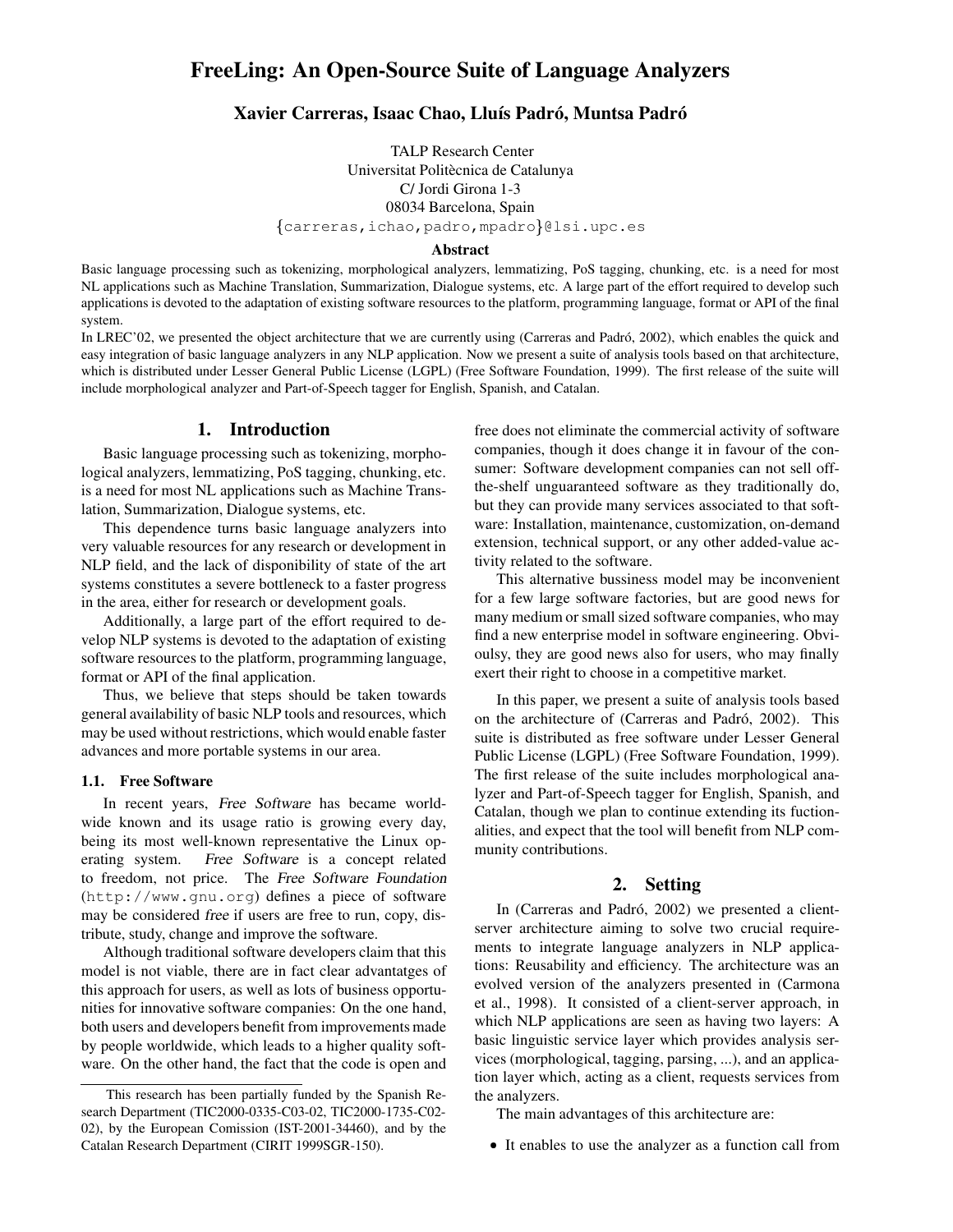any NLP application, not as a separate software package. This is a crucial issue for modern NLP, specially for high level application development.

- Conversions are performed between application data structures and server data structures, being unnecessary to define data interchange formats between analyzers, and dramatically reducing the overhead caused by the reading, writing, parsing, and transmitting of text-based representations.
- The client-server approach enables the interaction between objects via some standard distributed object middleware, such as CORBA (Common Object Request Broker Architecture) (Object Management Group, 2001), which makes it possible to distribute applications over a network, activate several instances of the same service, if necessary, as well as writing clients in any programming language and running them on any platform.

The main drawback of the (Carreras and Padró, 2002) system was related to its customization: The API of each analysis server is predefined, and thus clients must adapt to the server even when the provided service may not cover exactly their needs.

### **3. Proposal**

We present a suite of basic language analyzers which aims to be easily integrable in any NLP system, easily extensible, and highly portable to new languages, and adaptatable to the needs of any potential client application. To make all this possible, a clear and simple object oriented architecture is used, and the suite is released as a free<sup>1</sup> (and thus, open-source) software library, under the Lesser General Public License (LGPL) (Free Software Foundation, 1999). The package may be obtained from http://www.lsi.upc.es/˜nlp

The analyzers are provided as libraries following the (Carreras and Padró, 2002) client–server object architecture. They may be used straightforwardly from any NLP application requiring their services, or may be accessed remotely via CORBA.

The first version of the suite includes the following functionalities for English, Spanish, and Catalan:

- Tokenization & sentence splitting
- Morphological analysis
- Multiword recognition
- (Naive) proper noun detection
- Date-time expression recognition
- Currency expression recognition
- Numerical expression recognition (numbers, quantities, percentages, ratios, etc.)
- Part-of-Speech tagging. Taggers follow a HMM trigram model, and yield a state-of-the-art accuracy (over 95% precision).

Chunking as well as Named Entity recognition/classification is expected to be included in later releases in the short term.

#### **3.1. Architecture**

The architecture of the system is based on two kinds of objects: linguistic data objects and processing objects.

#### **3.1.1. Linguistic Data Classes**

The basic classes in the library are used to contain linguistic data (such as a word, a PoS tag, a sentence, a document...). Any client application must be aware of those classes in order to be able to provide to each processing module the right data, and to correctly interpret the module results.

The linguistic classes supported by the current version are:

- . analysis: A triple <lemma, PoS tag, probability>.
- word: A word form with a list of possible analysis.
- sentence: A list of words known to be a complete sentence.

Figure 1 presents a UML diagram with the linguistic data classes.



Figure 1: FreeLing-1.0 Linguistic Data Classes.

In further versions, the linguistic data classes will include objects such as chunk, parse tree, document, etc. Also, the contents of already existing objects will be extended –e.g. the word class could be extended to contain a list of possible WordNet senses.

#### **3.2. Processing Classes**

Apart from classes containing the linguistic data, the library provides classes able to transform those data:

- tokenizer: Receives plain text and returns a list of word objects.
- splitter: Receives a list of word objects and returns a list of sentence objects.
- morfo: Receives a list of sentence objects and morphologically annotates each word object in the given sentences. In fact, this class applies a cascade of specialized processors (number detection, date/time detection, multiword detection, dictionary search, etc.) each of which is in turn a processing class:

**–** locutions: Multiword recognizer.

<sup>1</sup>Related to freedom, not price. http://www.gnu.org.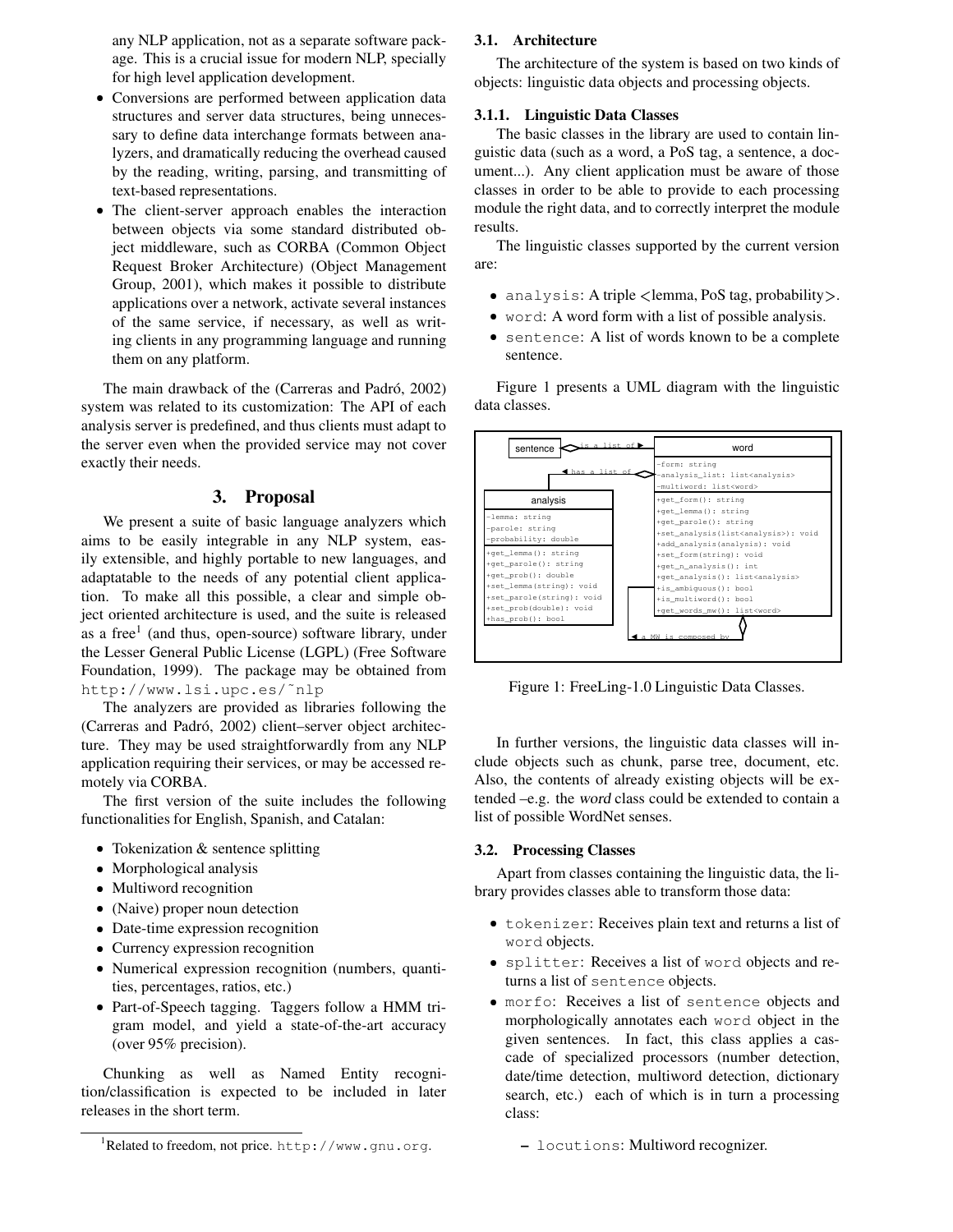- **–** dictionary: Dictionary lookup and suffix handling.
- **–** numbers: Numerical expressions recognizer.
- **–** dates: Date/time expressions recognizer.
- **–** quantities: Ratio and percentage expressions and monetary amount recognizer.
- **–** punts: Punctuation symbol annotator.
- **–** probabilities: Lexical probabilities annotator and unknown words handler.
- **–** np: Proper nouns recognizer.
- tagger: Receives a list of sentence objects and disambiguates the PoS of each word object in the given sentences.

Figure 2 presents a UML diagram with the procesing classes.

The client application is free to decide in which format wants to input, output or store its linguistic data, and only has to translate it to the classes described above when interacting with the library. Also, the client application is free to decide for which processing steps the library is going to be used –e.g. the application may require a tagger for Spanish but not for Catalan, or may want to call directly the morphological analyzer skipping tokenization and splitting steps, or may want to instance only a date/time expressions recognizer, without using any other functionality, etc.

#### **3.3. Characteristics**

The current version includes the functionalities described above for Spanish, Catalan, and English.

The morphological dictionaries<sup>2</sup> consist of:

- English: Over 160,000 forms for some 78,000 lemmas, obtained from WSJ. The 200 most frequent forms have been hand-revised. The dictionary may contain some noise.
- Spanish: About 71,000 forms, contains all closedclass lemmas plus 5,000 most frequent open-class lemmas, hand-coded.
- Catalan: About 46,000 forms, contains all closed-class lemmas plus 5,000 most frequent open-class lemmas, hand-coded.

The morphological analyzer is expected to cover all closed category tokens plus over 80% of open–category tokens of unrestricted text. Nevertheless, unknown words are handled via conditional probabilities of PoS tags given word suffixes, following the proposal of (Brants, 2000), so that the most probable PoS tags are proposed for each word not included in the morphological dictionary.

The average PoS ambiguity of unknown words may be controlled adjusting the probability threshold over which a tag is considered possible for a given word. If the threshold is set to  $0$ , all open tags are assigned to all unknown words, yielding an ambiguity of 91 tags/word<sup>3</sup>, and obviously, all

unknown words have their expected tag among those proposed. This is not a good choice, since the large ambiguity for those words causes the PoS tagger to be slow and unaccurate.

A more efficient strategy is setting the threshold to a non-zero value (there is not much difference for values ranging from 0.01 to 0.00001), which yields an ambiguity for unknown words between 1.8 and 3.1 tags/word, and a percentage between  $98.8\%$  and  $99.5\%$  of unknown words with the right tag among the proposed.

The PoS tagger is a classical trigram HMM tagger in the style of (Cutting et al., 1992; Brants, 2000), trained on WSJ for English, and on 100,000 words of hand-disambiguated corpus for Spanish and Catalan. The tagger provides a precision over 95% for all languages.

The system is able to morphologically analyze a text at a speed near 6,000 words/second in a P4 2.8 GHz processor. The PoS tagger disambiguates the morphological analyzer output at a speed of 3,100 words/sec. When performing both tasks simultaneously on the same processor, the speed is 2,300 words/sec.

## **4. Conclusions & Further Work**

We have presented an open source client-server language analyzers built following the architecture presented in (Carreras and Padró, 2002). The presented version includes analyzers for Spanish, Catalan and English.

The presented system is completely written in C++, and distributed under LGPL, which facilitates its portability to new languages, and the customization to special user needs. So, we believe that this system will constitute a valuable resource for NLP community, either for research (all improvements made to the analyzers will be available to the community), or for commercial applications development (the LGPL license enables the use of the analyzers as a library component in larger commercial systems).

Future versions of the analyzer library are expected to provide more functionalities:

- New tasks: Named entity recognition (current np class is very simple and naive), chunking, semantic annotation, word sense disambiguation, anaphora and correference resolution, etc.
- Better coverage: Enlarge lexicons for existing languages, include new languages in the library. Improve unknown words handling
- Different options for the same service (e.g. several PoS taggers, so the client application may choose the preferred strategy.)
- More language-independent code: the creation of a new basic analyzer should be performed via configuration files rather than via language dependent code. For instance: the system should provide a general date/time recognizer, and creating a module for a new language would consist on writing some pattern rules in a configuration file.

## **5. References**

Brants, Thorsten, 2000. Tnt - a statistical part- of-speech tagger. In *Proceedings of the 6th Conference on Applied Natural Language Processing, ANLP*. ACL.

<sup>&</sup>lt;sup>2</sup>Morphological data for Spanish and Catalan is hand–coded by the *Centre de Llenguatge i Computacio´* in University of Barcelona. Visit http://clic.fil.ub.es

<sup>&</sup>lt;sup>3</sup>For Spanish and Catalan, the tagset encodes rich morphological features (gender, number, time, mode, etc.)